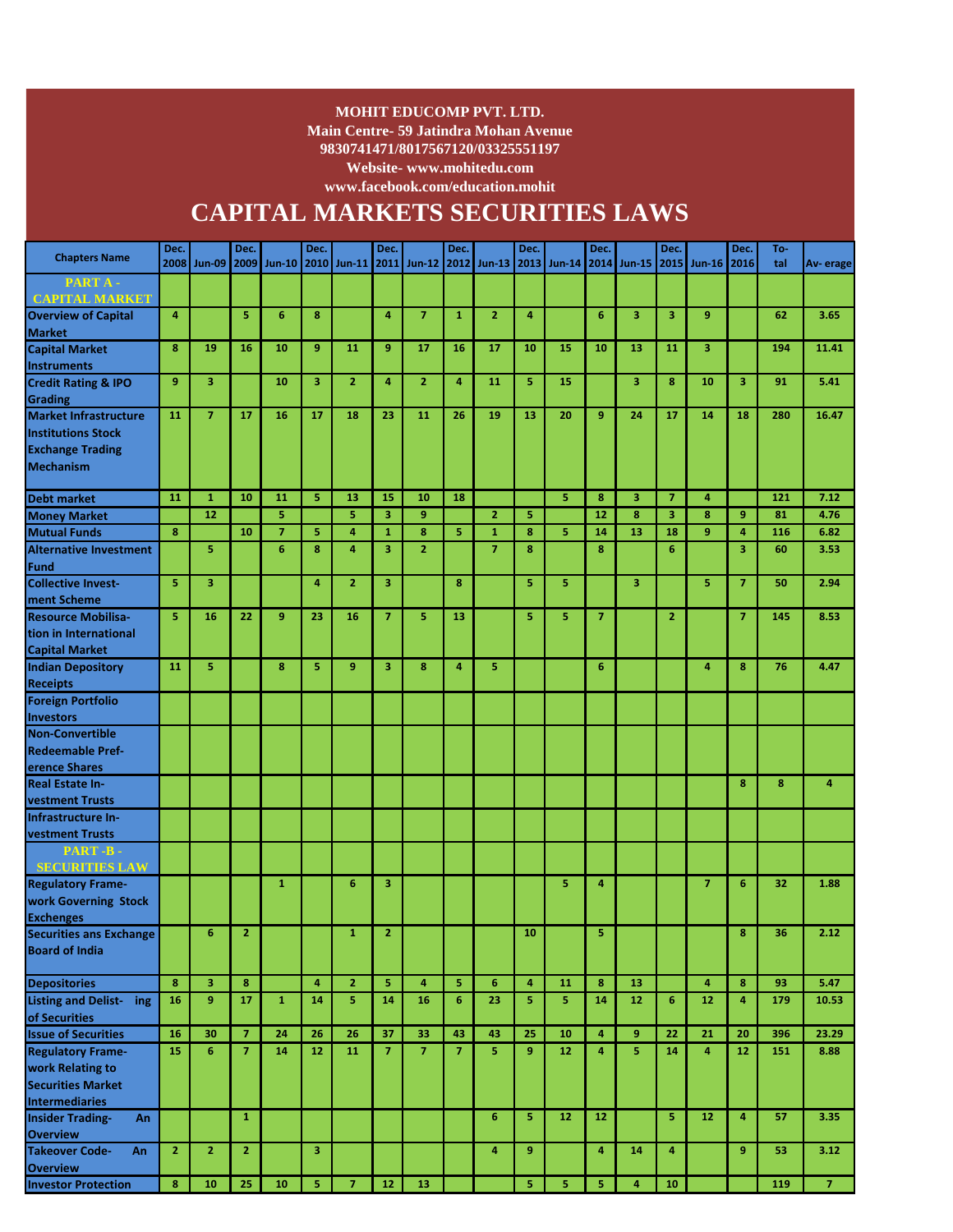*Roll No......................................*

*Time allowed : 3 hours Maximum marks : 100*

*Total number of questions : 6* Total number of printed pages : 4

*NOTE : Answer ALL Questions.*

### **PART–A**

- **1.** Attempt the following questions :
	- (*a*) The redemption price of a mutual fund unit is  $\bar{\tau}$  48 while the front-end load and back-end load charges are 2% and 3% respectively. Compute :
		- (*i*) NAV per unit and
		- (*ii*) Public offer price of the unit.

(*4 marks*)

(*b*) What are treasury bills ? A registered society bought 91 days treasury bills on August 24, 2015 which matured on October 19, 2015. The rate quoted by seller was  $\bar{\tau}$  99.0894 per  $\bar{\tau}$  100 face value. Calculate YTM.

(*4 marks*)

(*c*) Calculate the value of rights if : Number of rights shares offered (n) 3,000 No. of shares held (m) 1,800 Ex-right price (P ex)  $\overline{\zeta}$  24 Right offer price (P of)  $\bar{\tau}$  21 Face value of shares  $\bar{z}$  10

(*2 marks*)

 $1/2017/\text{CMSL}$  P.T.O.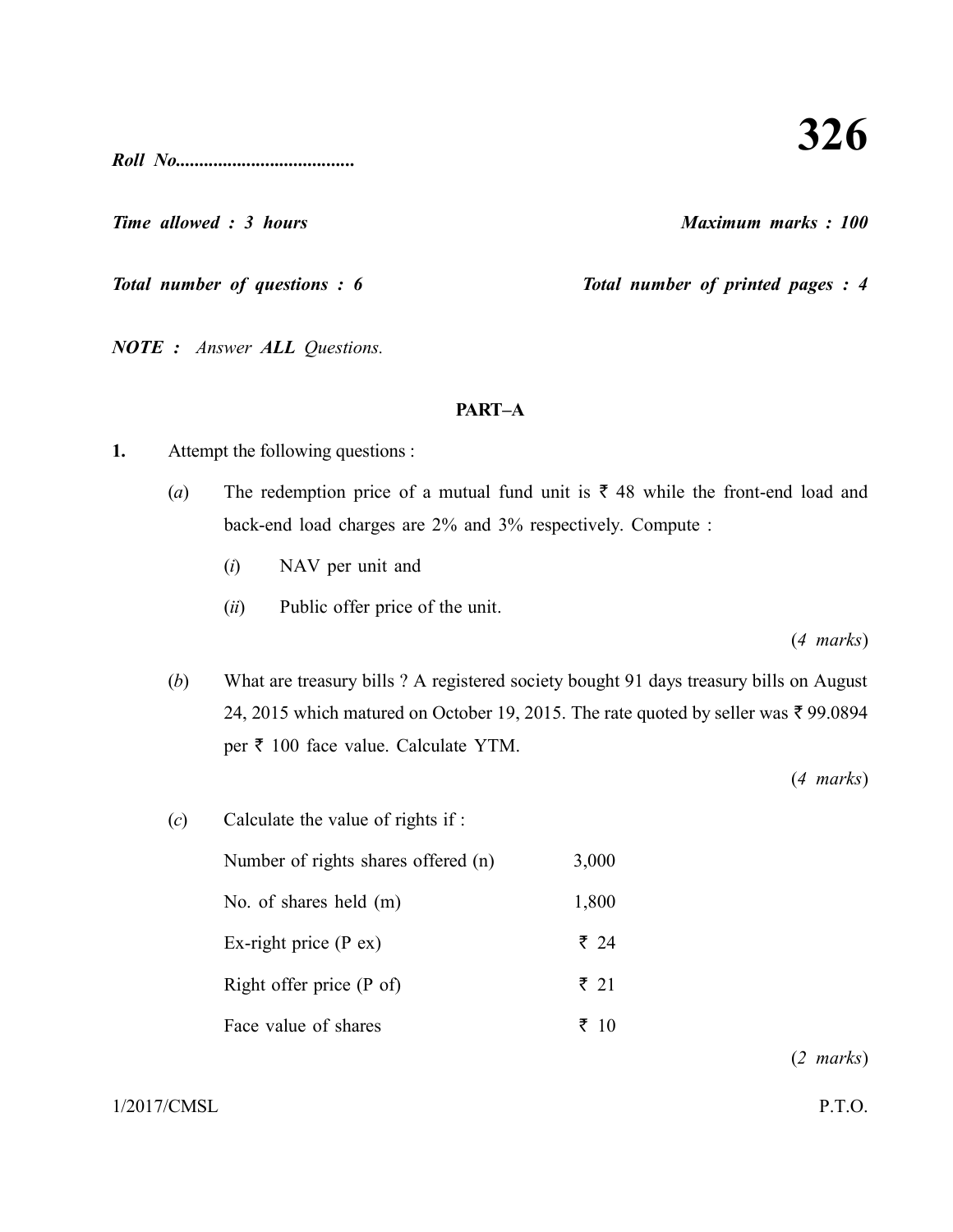(*d*) A mutual fund had repeatedly exceeded the permissible limits of transactions through its associate brokers in terms of Regulation 25(7)(a) of SEBI (Mutual Funds) Regulations. Consequently a penalty of Rupees Two lakh was imposed by Adjudicating officer of SEBI on this mutual fund.

Mutual Fund pleaded for waiver of penalty stating that the limit was not exceeded intentially. Is this penalty justified ? Discuss in reference of relevant case.

(*5 marks*)

#### *Attempt all parts of either Q. No. 2 or Q. No. 2A*

- **2.** Explain the following :
	- (*a*) Functions of Securities Market
	- (*b*) Disadvantages of Fund of Funds scheme
	- (*c*) Conditions for issue of IDR
	- (*d*) Winding up of collective investment scheme
	- (*e*) Real Estate Mutual Fund Scheme.

(*3 marks each*)

#### *OR (Alternate question to Q. No. 2)*

**2A.** (*i*) "Investment in all categories of Alternative Investment Funds shall be subject to certain conditions." Comment.

(*5 marks*)

(*ii*) What are the market benefits of Hedge funds ?

(*5 marks*)

(*iii*) What are External Commercial Borrowings (ECBs) ? Explain the various tracks and forms available under ECBs.

(*5 marks*)

1/2017/CMSL Contd. ........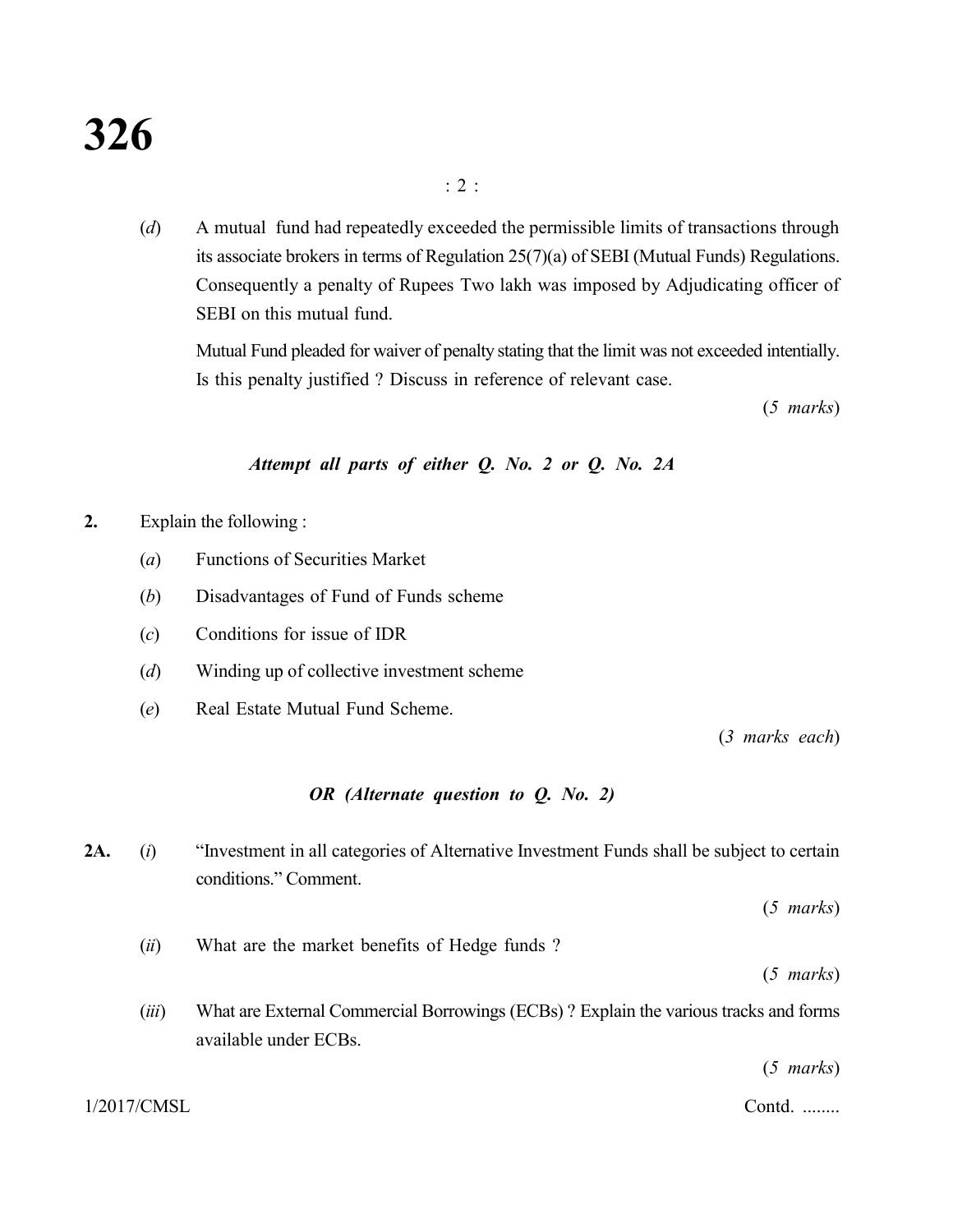- **3.** Comment on the followings :
	- (*a*) The investment criteria for a foreign venture capital investor.

(*5 marks*)

(*b*) Benefits available to a company on listing at SME Exchange.

(*5 marks*)

(*c*) XYZ Limited a listed company has issued Partly convertible debentures in the past. Now it is planning for roll over of non-convertible portion of these debentures. As a company Secretary advise the conditions to be fulfilled in this regard.

(*5 marks*)

- **4.** (*a*) Distinguish between the following :
	- (*i*) Listed securities and Permitted securities
	- (*ii*) Commercial bill and Commercial paper
	- (*iii*) Foreign Direct Investment and Foreign Institutional Investment.

(*3 marks each*)

- (*b*) Explain briefly the following :
	- (*i*) Indenture
	- (*ii*) Mutual fund costs
	- (*iii*) Negotiated Delivery System.

(*2 marks each*)

#### **PART–B**

- **5.** Answer the following :
	- (*a*) What do you mean by 'Financial Education' ? Discuss various initiatives taken so far on Financial literacy in India.

(*8 marks*)

(*b*) Briefly explain the provisions relating to delisting of equity shares under SEBI Regulations. 2009.

(*4 marks*)

 $1/2017/\text{CMSL}$  P.T.O.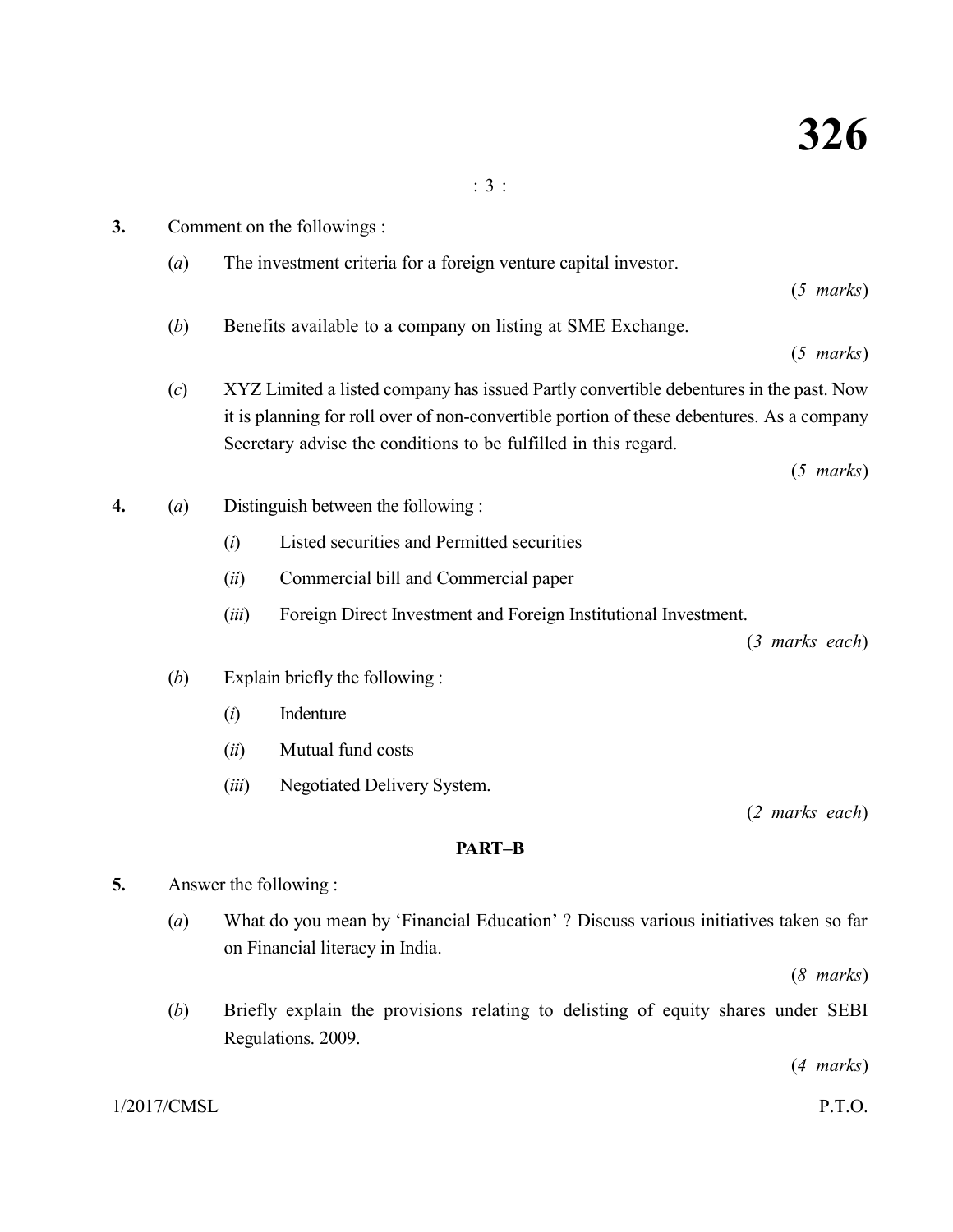: 4 :

(*c*) Discuss the various powers and functions of SEBI under SEBI Act, 1992.

(*4 marks*)

(*d*) What are the policies required to be framed under SEBI (LODR) Regulations 2015 ? (*4 marks*)

## *Attempt all parts of either Q. No. 6 or Q. No. 6A*

- **6.** Answer the following :
	- (*a*) Success Ltd., a listed company with an authorized, issued and subscribed capital of  $\bar{\tau}$  35 crore comprising of 3.5 crore equity shares of  $\bar{\tau}$  10 each and a paid up capital of  $\bar{\tau}$  34 crore decided to issue bonus shares in the ratio of 2 : 5. As a Company Secretary enumerate the steps involved in such an issue.

(*8 marks*)

Comment on the following statements :

(*b*) "Depositary system provides numerious direct and indirect benefits."

(*4 marks*)

(*c*) "Listing of securities with stock exchanges is a matter of great importance for companies and investors."

(*4 marks*)

(*d*) "Every Institutional Buyer is qualified institutional buyer."

(*4 marks*)

#### *OR (Alternate question to Q. No. 6)*

**6A.** Write notes on the following :

- (*i*) Re-materialization
- (*ii*) Green Shoe Option
- (*iii*) Provisions relating to insider trading in Companies Act, 2013
- (*iv*) Creeping Acquisition Limit
- (*v*) Price and Price Band.

(*4 marks each*)

 $\overline{\hspace{1.5cm}}$  0  $\overline{\hspace{1.5cm}}$ 

1/2017/CMSL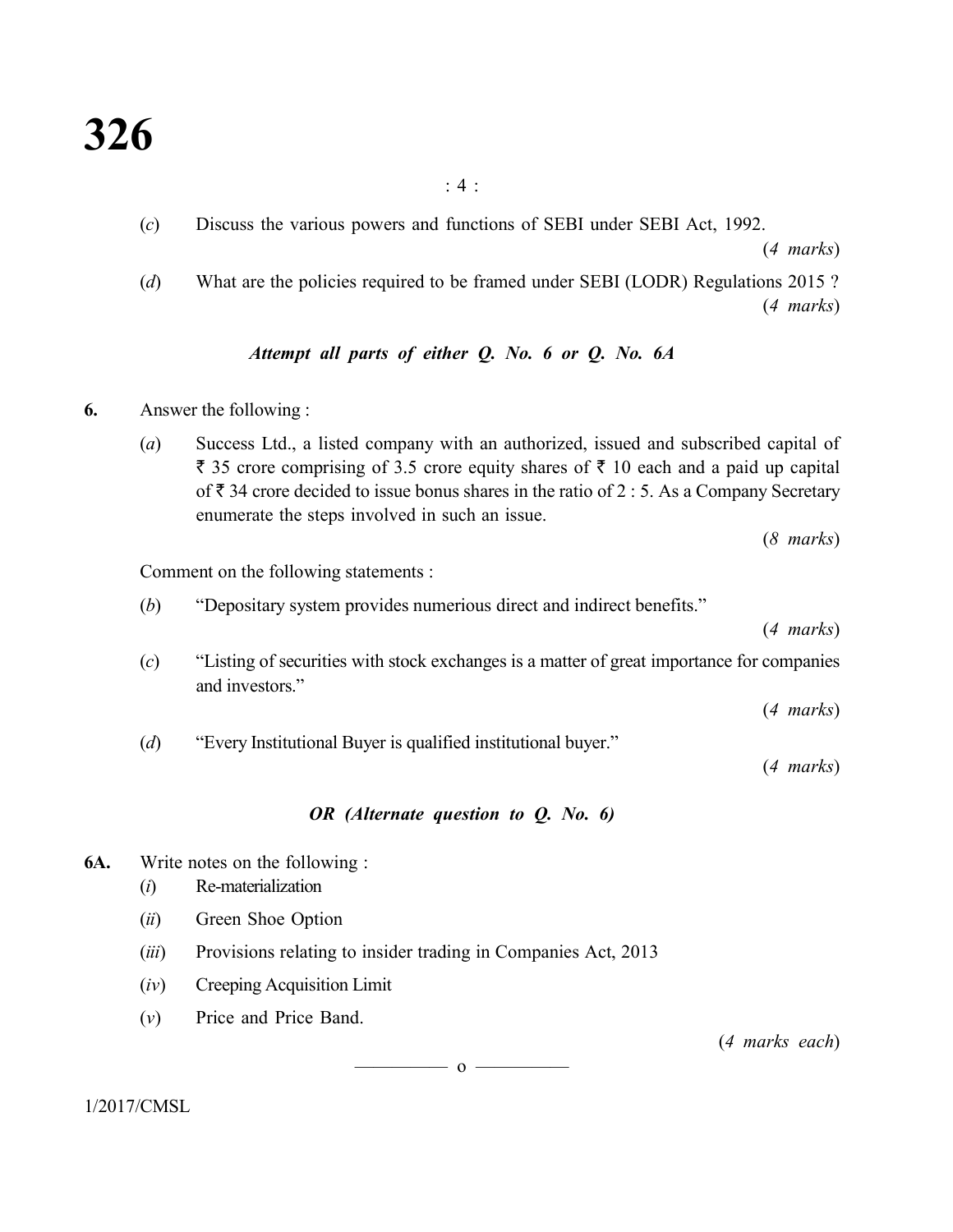*Roll No. .....................................*

*Time allowed : 3 hours Maximum marks : 100*

*Total number of questions : 6* Total number of printed pages : 6

*NOTE : Answer ALL Questions.*

#### **PART–A**

- **1.** Attempt the following questions :
	- (*a*) ABC Ltd. a company whose equity shares are listed at BSE and NSE is seeking delisting of its equity shares from both the recognised stock exchanges. It provides an exit opportunity to all public shareholders in accordance with SEBI (Delisting of Equity Shares) Regulations, 2009. Calculate the minimum number of equity shares to be acquired for the delisting offer to be successful. Also determine the final offer price from the details given hereunder :

| (i) |          | <b>Number of shares</b> | <b>Percentage holding</b> |
|-----|----------|-------------------------|---------------------------|
|     | Promoter | 75,00,000               | 75                        |
|     | Public   | 25,00,000               | 25                        |
|     |          | 1,00,00,000             | <b>100</b>                |

(*ii*) The floor price in terms of SEBI (Substantial Acquisition of Shares and Takeovers) Regulations, 2011 is  $\bar{\tau}$  550 per share.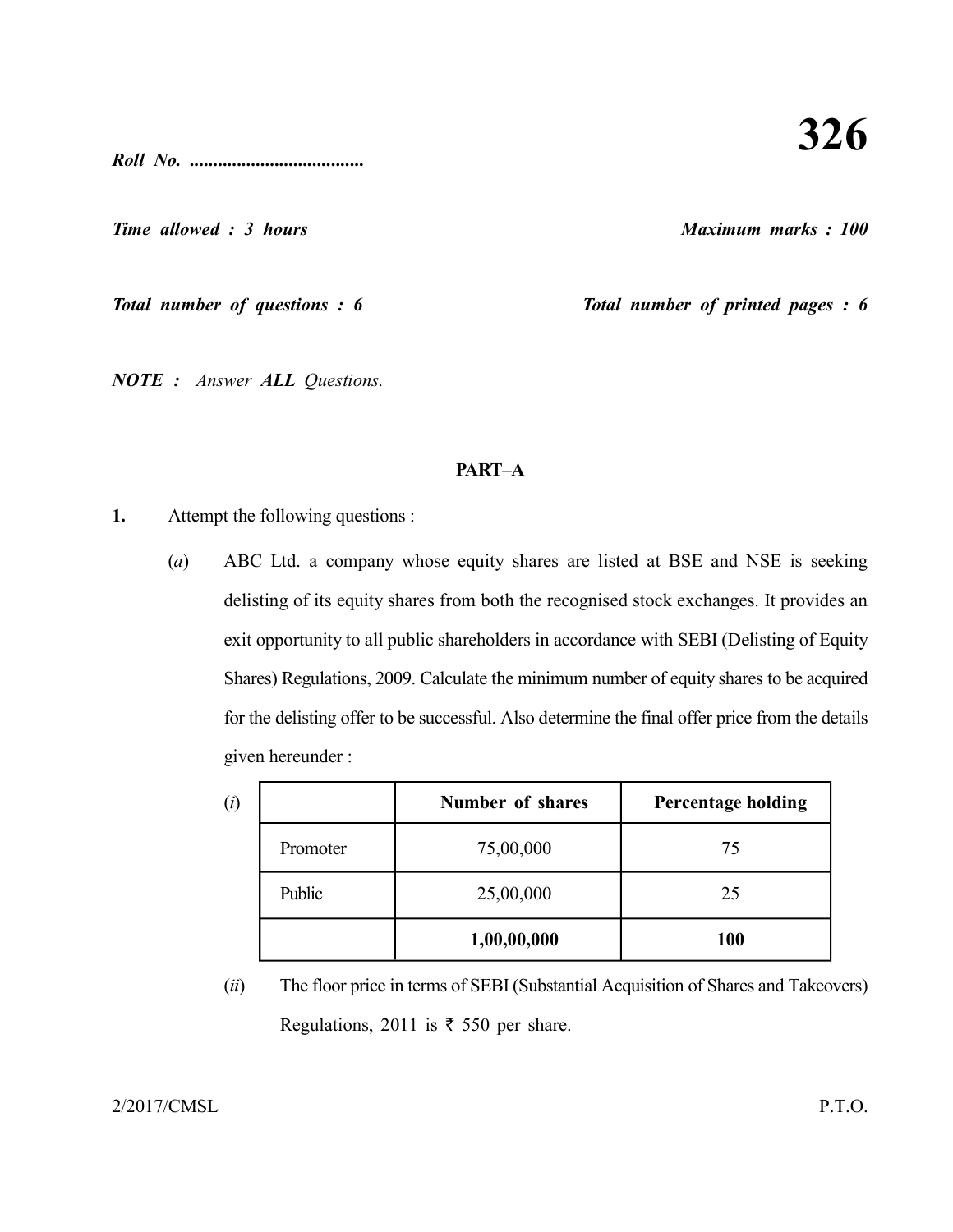(*iii*) Assume that all the public shareholders holding shares in the demat mode had participated in the book building process as follows :

| <b>Bid Price</b> | <b>Number of Investors</b> | <b>Demand (Number of Shares)</b> |
|------------------|----------------------------|----------------------------------|
| (3)              |                            |                                  |
| 550              | 5                          | 2,50,000                         |
| 565              | 8                          | 4,00,000                         |
| 575              | 10                         | 2,00,000                         |
| 585              | $\overline{4}$             | 4,00,000                         |
| 595              | 6                          | 1,20,000                         |
| 600              | 5                          | 1,30,000                         |
| 605              | 3                          | 2,10,000                         |
| 610              | 3                          | 1,40,000                         |
| 615              | 3                          | 1,50,000                         |
| 620              | $\mathbf{1}$               | 5,00,000                         |
|                  | 48                         | 25,00,000                        |

(*5 marks*)

- (B) XYZ Ltd. is proposing to make a public issue of 400 crore equity shares through the book building mechanism where 50% of the issue size is required to be allotted to Qualified Institutional Buyers. Determine the following :
	- (*i*) The quantum available for allocation to anchor investors.
	- (*ii*) The quantum reserved for domestic mutual funds in the anchor investor portion, if any.
	- (*iii*) The amount, if any, required to be brought in by the anchor investors given :
		- (*a*) The price at which allocation is made to anchor investors is  $\bar{\tau}$  855 per share, and
		- (*b*) The price fixed as a result of book building is  $\bar{\tau}$  858 per share.

(*5 marks*)

2/2017/CMSL Contd. ........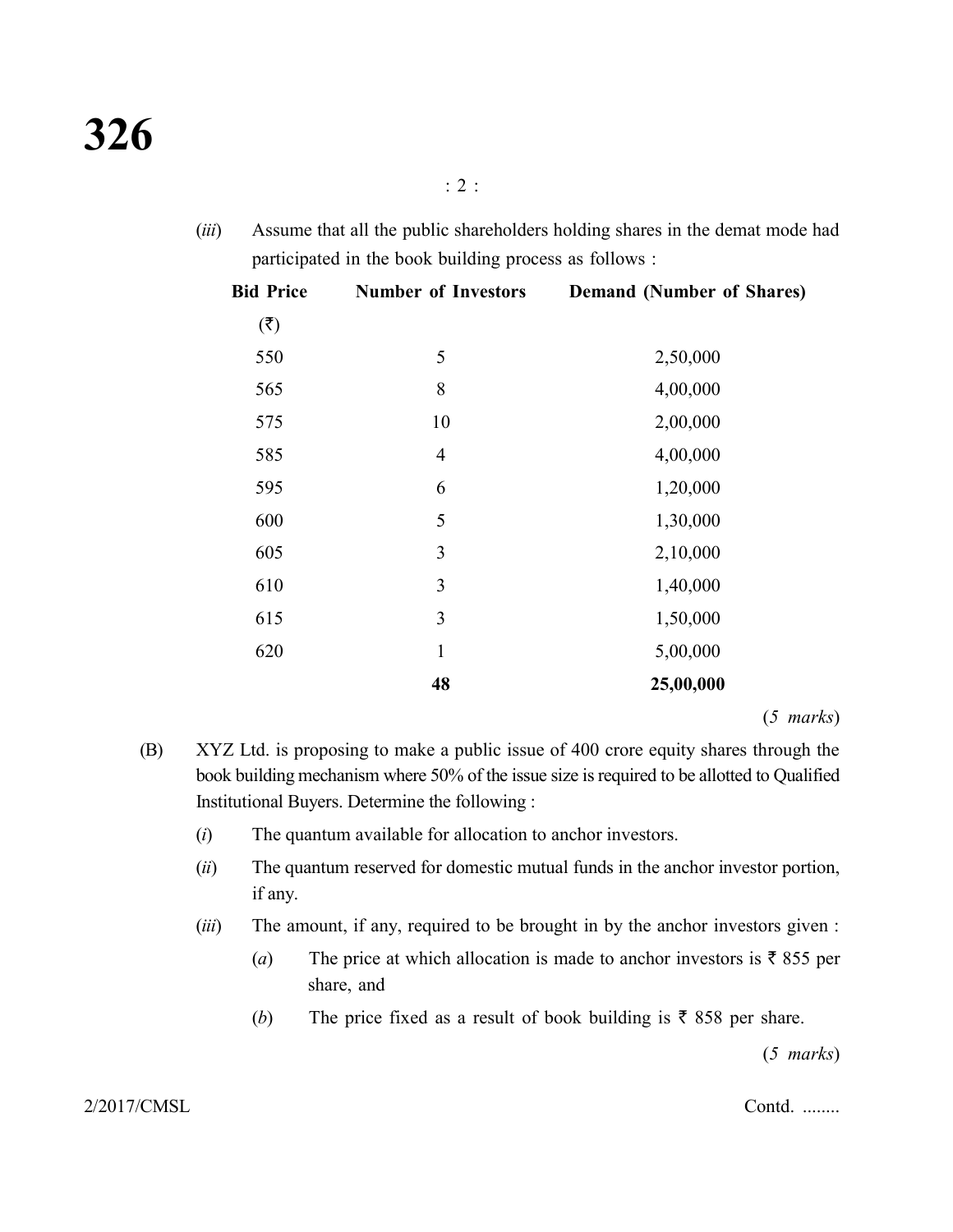(C) Describe various schemes of mutual funds according to investment objective.

(*5 marks*)

#### *Attempt all parts of either Q. No. 2 or Q. No. 2A*

**2.** Explain the following :

- (*a*) Sweat Equity Shares
- (*b*) Capital Indexed Bonds
- (*c*) Domestic and Offshore Hedge Fund
- (*d*) Exchange Trades Funds
- (*e*) Foreign Currency Convertible Bond (FCCB).

(*3 marks each*)

#### *OR (Alternate question to Q. No. 2)*

**2A.** (*i*) The partly convertible debt instruments of ABC Ltd. are listed on BSE and NSE. ABC Ltd. is contemplating the roll over of the non convertible portion of the partly convertible debt instruments. As a company secretary of ABC Ltd. prepare a board note highlighting the conditions to be complied with by ABC Ltd. in terms of SEBI (Issue of Capital and Disclosure Requirements) Regulations, 2009.

(*5 marks*)

(*ii*) Write a note on the Straight Through Processing Mechanism.

(*5 marks*)

(*iii*) What is the eligibility criteria for securing the different categories of membership within IOSCO ? Describe.

(*5 marks*)

2/2017/CMSL P.T.O.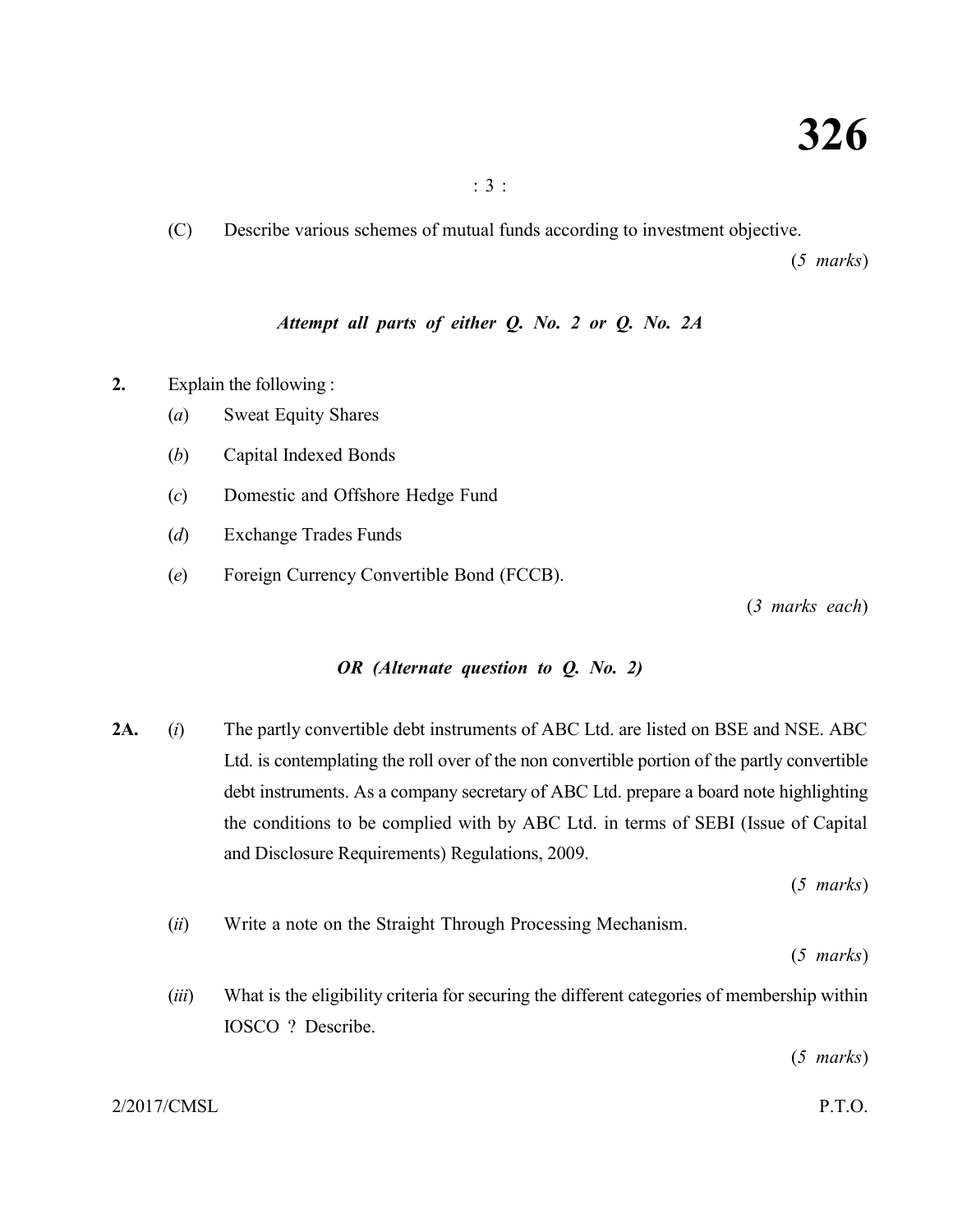**3.** (*a*) "Financial instruments that are used for raising capital resources are affected by the preference factors for choosing and it is different for issuers and for investor." Explain briefly and also classify the instruments.

(*5 marks*)

(*b*) "The rating methodology for non-banking financial services companies and rating of manufacturing companies are based on different model and factors." Explain.

(*5 marks*)

(*c*) "Securities Lending and Borrowing describes the market practice whereby securities are temporarily transferred by one party (the lender) to another (the borrower) via an approved intermediary". Enumerate.

(*5 marks*)

**4.** (*a*) The Surveillance department of the recognised stock exchange uses various tools to detect potential market abuses at a nascent stage in order to promote market integrity. In the light of this statement define the term market abuse. Also, list down the various surveillance actions initiated by the department to control market abuse.

(*8 marks*)

(*b*) Who is the sponsor of a Real Estate Investment Trust ? What are the provisions with respect to the holding of units by the sponsor in the REIT ? Describe.

(*7 marks*)

#### **PART–B**

- **5.** Answer the following :
	- (*a*) SEBI in exercise of the powers conferred by Section 31 read with Section 21A of the Securities Contracts (Regulation) Act, 1956, Section 30, Sub-section (1) of Section 11 and Sub-section (2) of Section 11A of SEBI Act, 1992 made the SEBI (Delisting of Equity Shares) Regulations 2009. Explain the framework and complete process of delisting as per regulations.

(*8 marks*)

2/2017/CMSL Contd. ........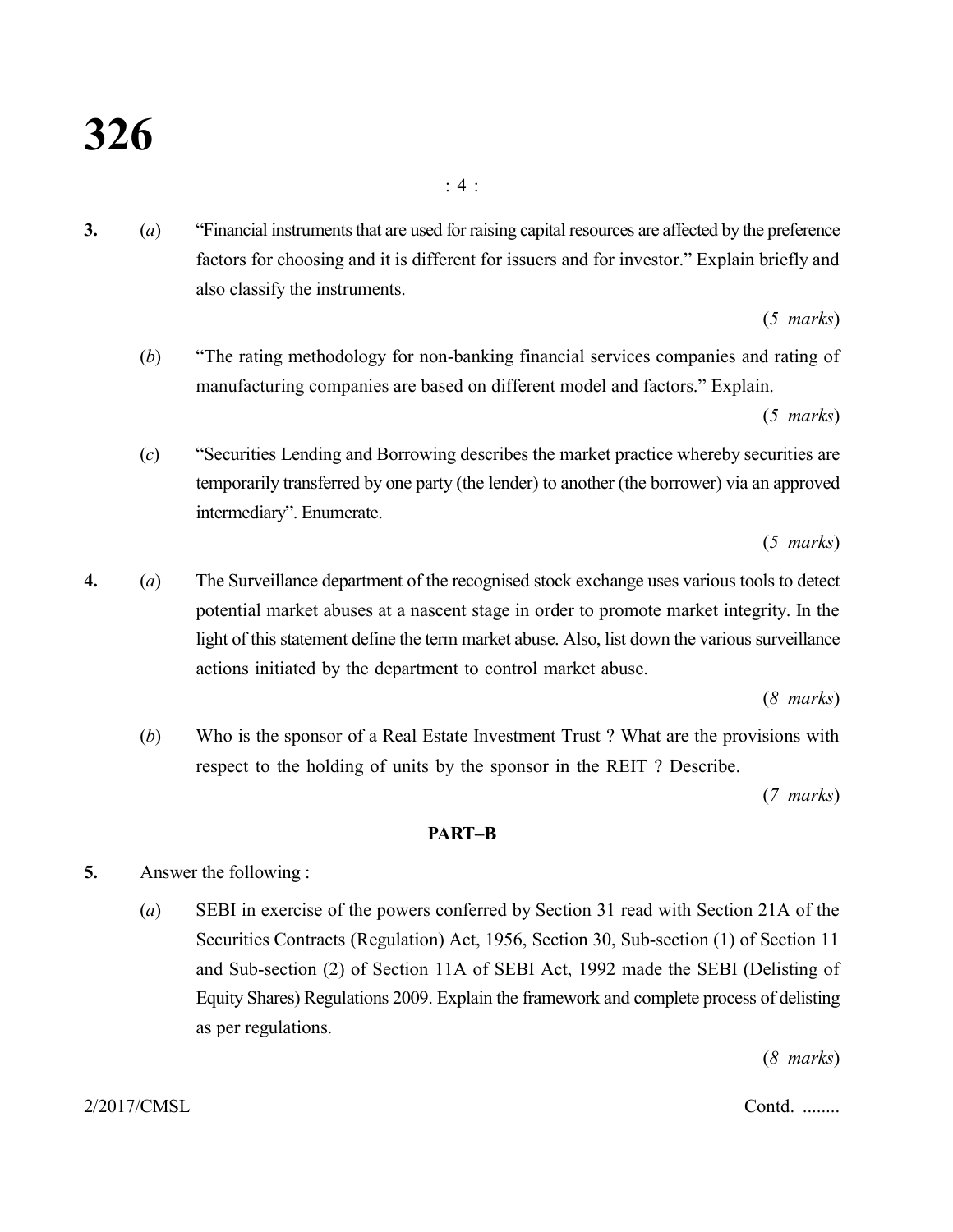- (*b*) XYZ Ltd. made a public issue of equity shares in September, 2014 and sought listing of BSE and NSE. Soon, thereafter, the promoters of the company started contemplating a change in the objects clause mentioned in the prospectus. To give effect to the same the company convened an extra-ordinary general meeting of shareholders in Novermber 2015. Though the resolution was passed by the company there were nevertheless, the dissenting shareholders too. The promoters decide to provide an exit opportunity to the dissenting shareholders. In the light of the above, answer the following questions :
	- (*i*) Is this act of the promoters justified ? Highlight the relevant regulatory legal framework for the same ?
	- (*ii*) Who are the dissenting shareholders ?
	- (*iii*) Enumerate the conditions required to be complied with to give effect to this recourse which was availed by the promoters.

(*6 marks*)

(*c*) Trading plan is an exception to the general rule that an insider should not trade when in possession of unpublished price sensitive information. However, trading plan once made cannot be revoked. Do you agree ? If yes, give reasons for the same.

(*6 marks*)

### *Attempt all parts of either Q. No. 6 or Q. No. 6A*

- **6.** Critically examine the following :
	- (*a*) An open offer for acquiring shares in the target company once made cannot be withdrawn.
	- (*b*) ETFs are a rapidly growing class of financial products.
	- (*c*) A listed entity shall not be allowed to change its name more than once.
	- (*d*) Warrant cannot be issued along with public issue or right issue of specified securities. (*5 marks each*)

2/2017/CMSL P.T.O.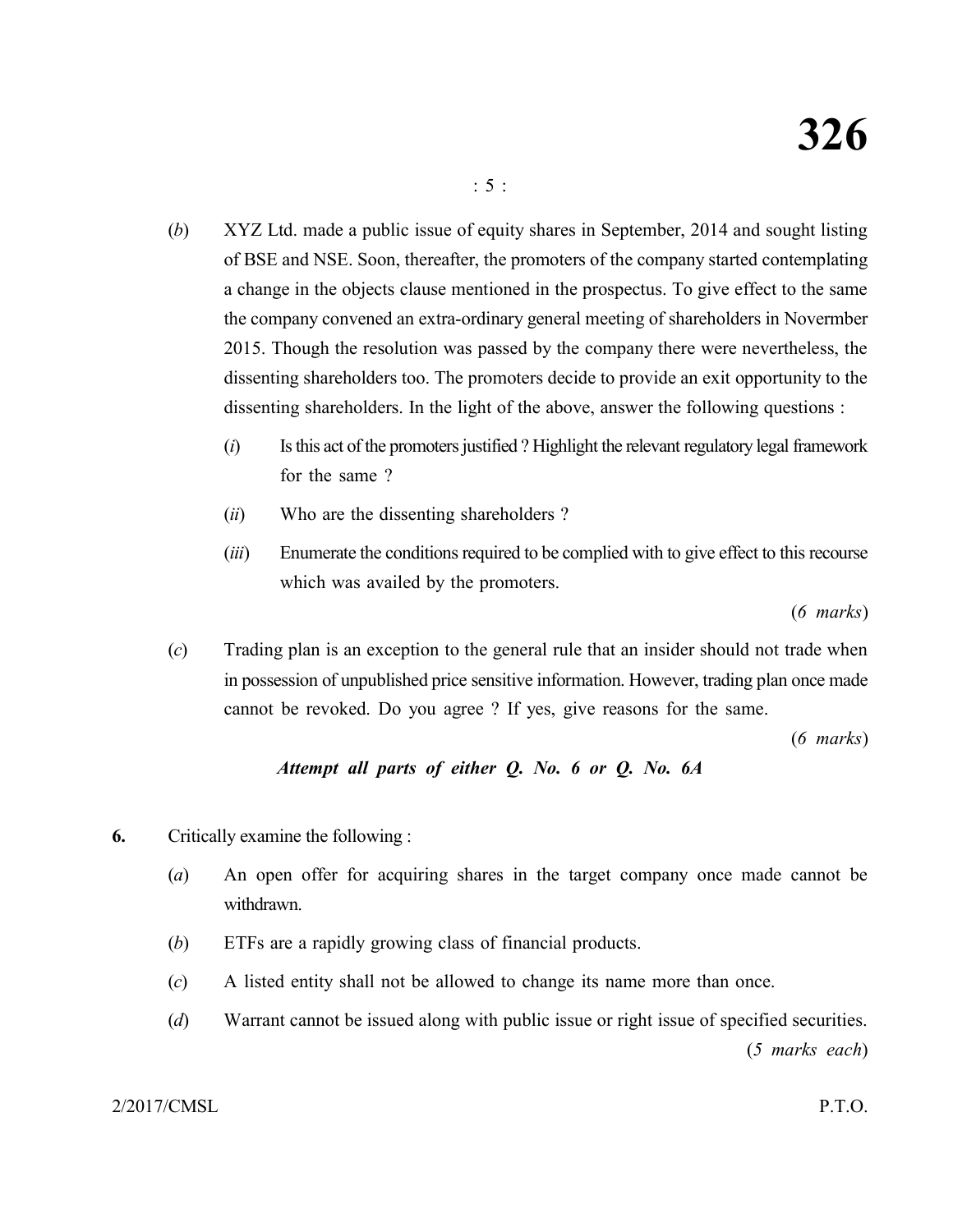: 6 :

# *OR (Alternate question to Q. No. 6)*

## **6A.** Write notes on the following :

- (*i*) Offshore Derivative Instruments
- (*ii*) Nominated Investor
- (*iii*) Institutional Placement Programme
- (*iv*) Designated Depository Participant (DDP)
- (*v*) Syndicate Member.

(*4 marks each*)

 $\overline{\hspace{1em}}$  0  $\overline{\hspace{1em}}$ 

2/2017/CMSL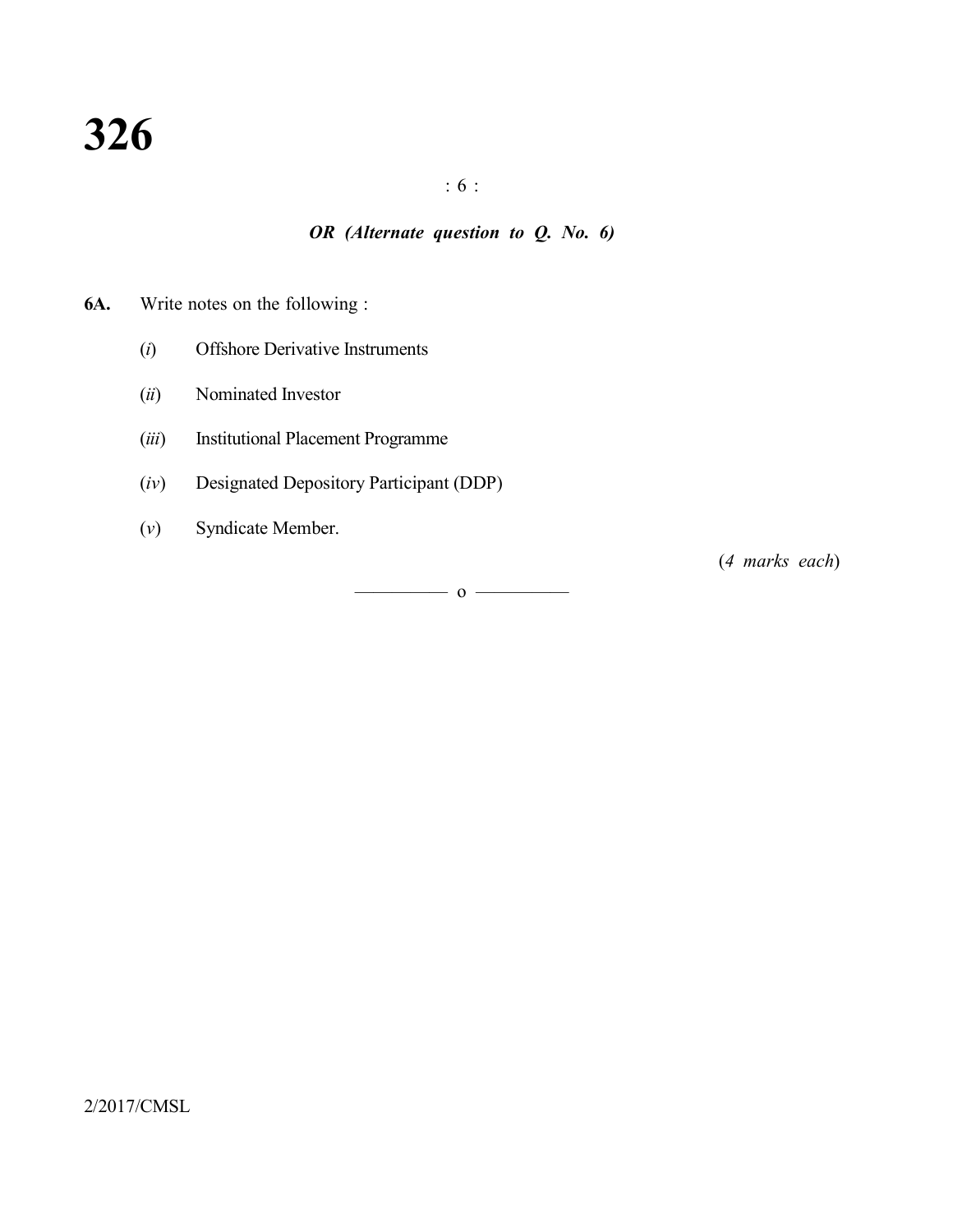*Roll No. .....................................*

*Time allowed : 3 hours Maximum marks : 100*

*Total number of questions : 6* Total number of printed pages : 4

*NOTE : Answer ALL Questions.*

#### **PART–A**

- **1.** Attempt the following questions :
	- (*a*) Earnings per share of Alxa Piston Ltd. expected at the end of the year 2015-2016 is  $\bar{\tau}$  18. The earnings per share in the year 2014-2015 is  $\bar{\tau}$  16. The required rate of return is 25% p.a. and the dividend pay-out ratio is 30% which is expected to remain constant. If the earnings are expected to grow at the historical growth rate, compute the value of the share of the company at the beginning of 2015-2016.

(*4 marks*)

(*b*) Narender purchased a bond with face value of  $\bar{\tau}$  1,000 for  $\bar{\tau}$  950. The coupon rate on the bond is 12%. If he sells the bond one year later for  $\bar{\tau}$  960. Compute the holding period return for Narender.

(*3 marks*)

| <b>Stock</b> | No. of Shares | Current Market Price $(\bar{\zeta})$ |
|--------------|---------------|--------------------------------------|
| L&T          | 1,10,000      | 2,685.45                             |
| Cipla        | 3,12,000      | 259.95                               |
| Wipro        | 4,50,000      | 523.10                               |
| <b>HDFC</b>  | 3,90,000      | 883.30                               |
| Tata Steel   | 2,99,000      | 502.75                               |

(*c*) The following is the information pertaining to the portfolio of Dolex Mutual Fund :

The fund has not borrowed any money, but its accrued management fee with the portfolio manager currently total  $\bar{\tau}$  30,00,000. The number of units outstanding is 10,75,73,000. Compute the value of the portfolio and NAV.

(*4 marks*)

1/2018/CMSL P.T.O.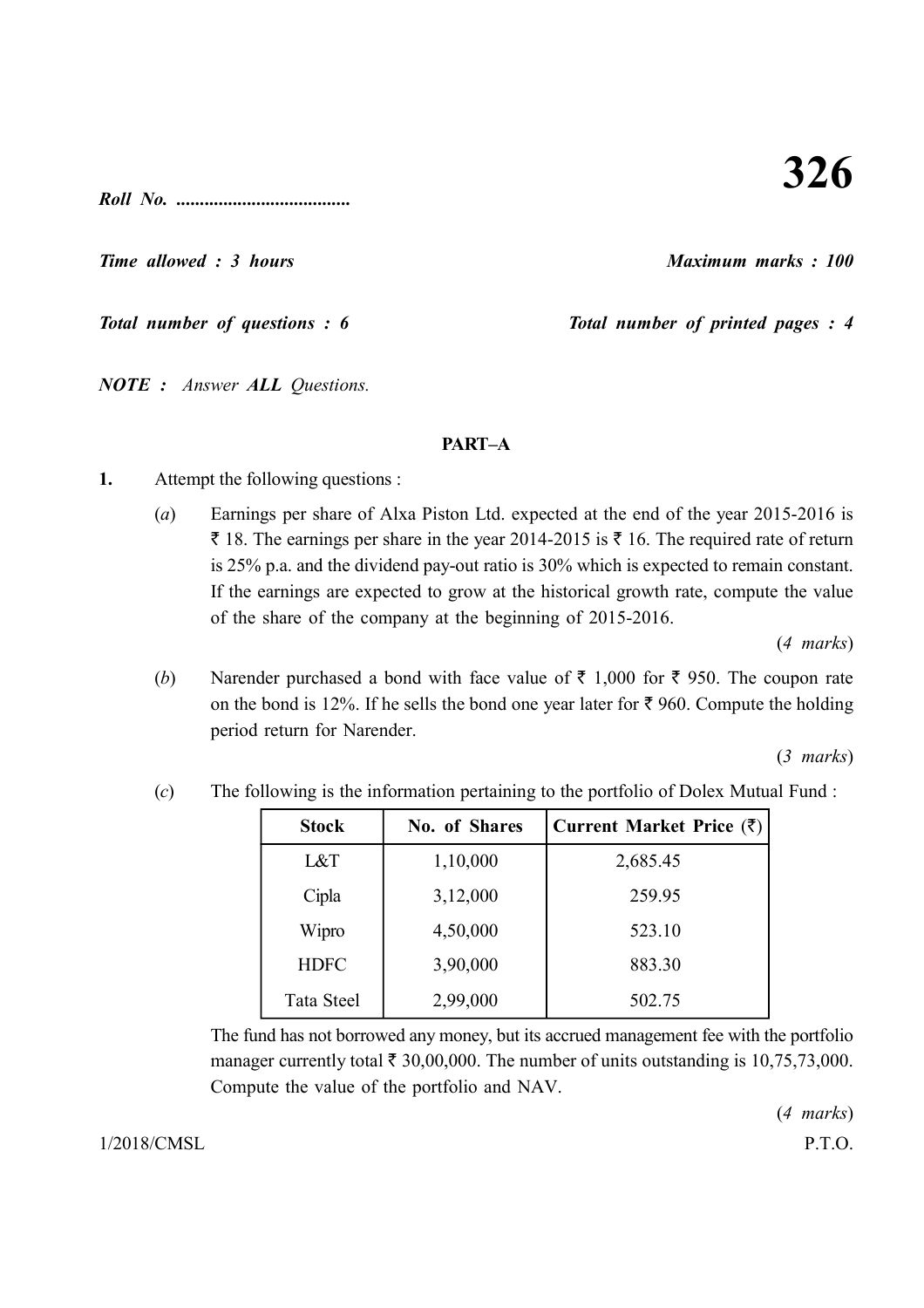: 2 :

(*d*) Blue Line Shoe Company is contemplating a debenture issue on the following terms :

| Face Value                      | ₹ 1,000     |  |  |  |  |  |
|---------------------------------|-------------|--|--|--|--|--|
| Term to Maturity                | 7 years     |  |  |  |  |  |
| <b>Coupon Rate of Interest:</b> |             |  |  |  |  |  |
| Years $1-2$                     | $10\%$ p.a. |  |  |  |  |  |
| $3 - 4$                         | $12\%$ p.a. |  |  |  |  |  |
| 5-7                             | $15%$ p.a.  |  |  |  |  |  |

The current market rate of interest on similar debentures is 15% p.a. The company proposes to price the issue so as to yield a (compounded) return of 16% p.a. to the investors. The debentures would be redeemed at a premium of 12% at the end of seven years. Compute the maturity price of the debentures.

(*4 marks*)

#### *Attempt all parts of either Q. No. 2 or Q. No. 2A*

- **2.** Explain the following :
	- (*a*) Tracking Stocks
	- (*b*) Option Contract
	- (*c*) Futures
	- (*d*) Hedge Funds
	- (*e*) Global Depository Receipts.

(*3 marks each*)

# *OR (Alternate question to Q. No. 2)*

**2A.** (*i*) What do you understand by "Application Supported by Blocked Amount (ASBA)" ? How does it work in Initial Public Offer (IPO) ? Describe.

(*5 marks*)

(*ii*) Securities Exchange Board of India (SEBI) permitted all classes of investors to short sell subject to the broad framework specified. Enumerate the broad framework for short selling.

(*5 marks*)

1/2018/CMSL Contd. ........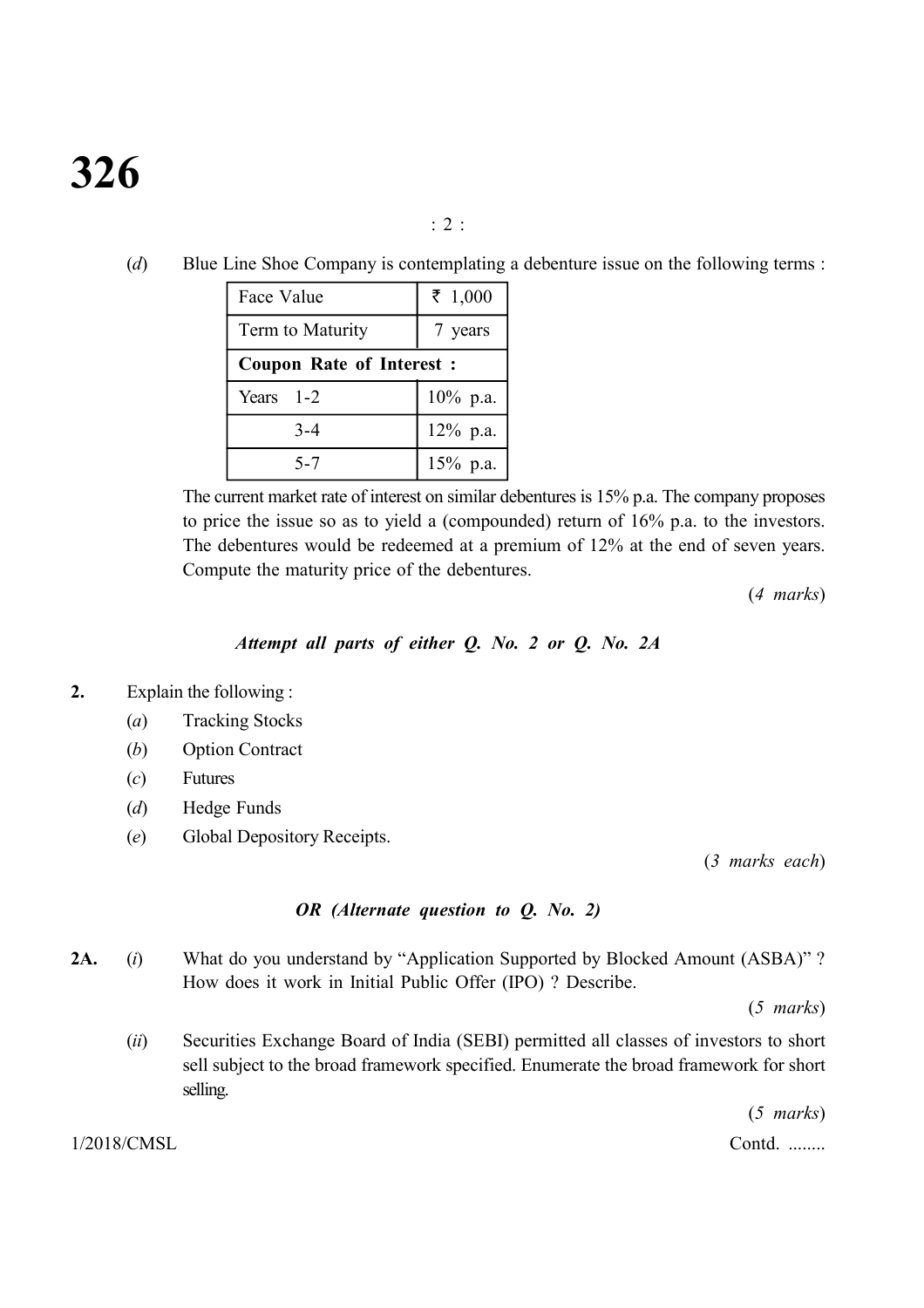(*iii*) An issuer may list its debt securities issued on private placement basis on a recognised stock exchange subject to specified conditions as per SEBI (Issue and Listing of Debt Securities) Regulations, 2008. Explain those conditions.

(*5 marks*)

- **3.** (*a*) Money market instruments mainly include government securities, securities issued by banking sector and securities issued by private sector. Briefly explain various instruments. (*5 marks*)
	- (*b*) SEBI has classified Alternative Investment Fund (AIF) into three broad categories i.e. Category I, Category II and Category III. Discuss key features of AIF categories.

(*5 marks*)

(*c*) Indian companies are allowed to raise equity capital in the international market through the issue of ADR/GDR/FCCB/FCEB. Briefly discuss the regulatory framework of ADR & GDR in India.

(*5 marks*)

**4.** (*a*) Discuss the procedure for making an issue of Indian Depository Receipts under Rule 13 of the Companies (Registration of Foreign Companies) Rules, 2014.

(*8 marks*)

(*b*) "The judgement is qualitative in nature and the role of the quantitative analysis is to help make the best possible overall qualitative judgement or opinion. The reliability of the rating depends on the validity of the criteria and the quality of analysis." Discuss the statement in context of SEBI (Credit Rating Agencies) Regulations, 1999.

(*7 marks*)

### **PART–B**

- **5.** Answer the following :
	- (*a*) "SEBI has been established with objective of protecting the interest of investors and to promote the development of and to regulate the securities market (SEBI Act, 1992)". Discuss its composition and initiatives taken by SEBI for development and regulation of securities market.

(*8 marks*)

(*b*) "A company can raise funds from the primary market through different methods, different types of issues and by means of offer document and red herring prospectus". Enumerate.

(*6 marks*)

1/2018/CMSL P.T.O.